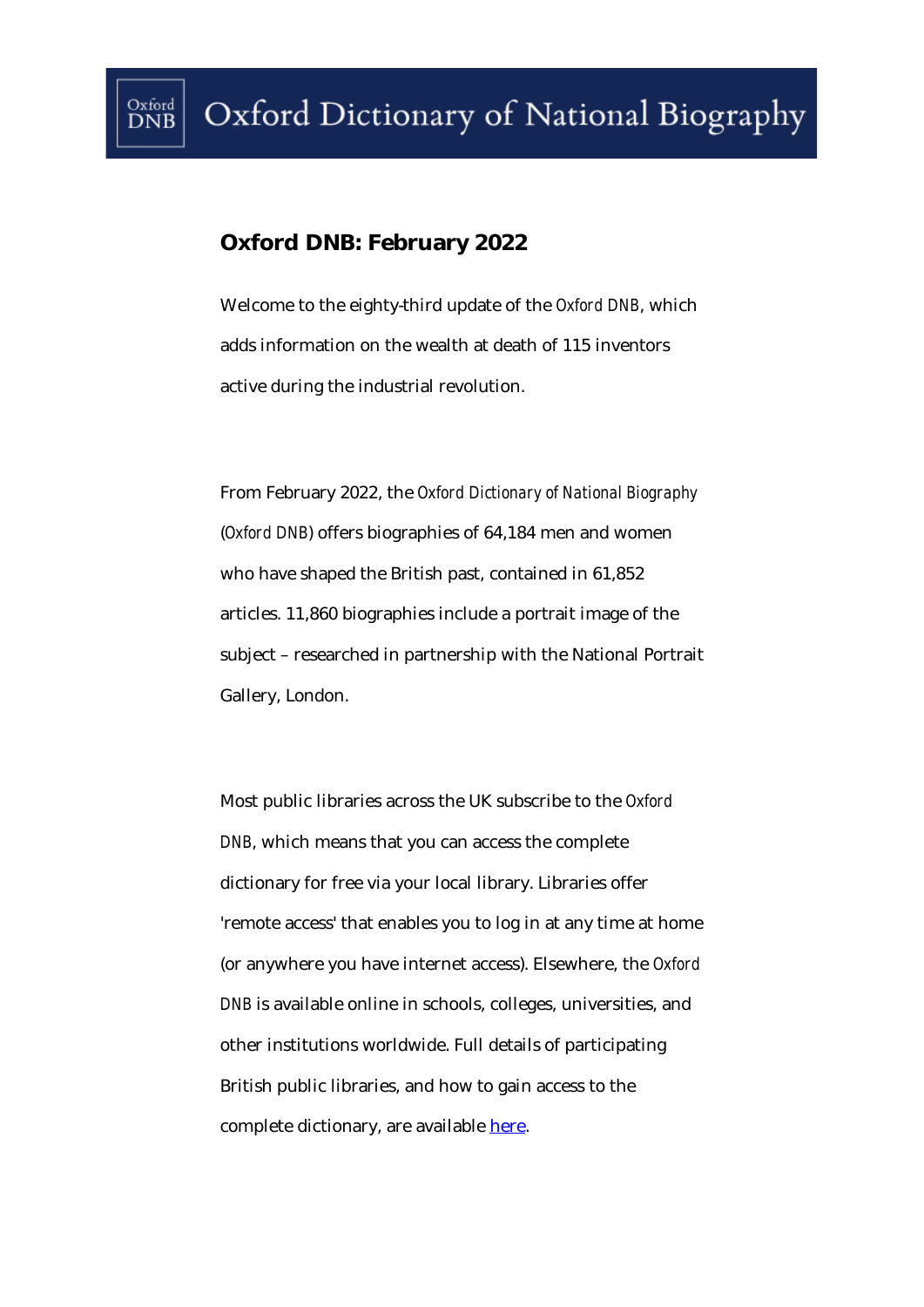## **February 2022: introduction to the update by Sean Bottomley**

**The wealth at death of inventors during the eighteenth and nineteenth centuries**

This update provides the wealth at death information for 115 inventors from the industrial revolution period, all of whom have articles in *ODNB*. In and of itself, the newly-added data represents only a marginal change – but it serves to illustrate how *ODNB* helps to inform major historiographical debates: in this instance, how we might account for the origins of the industrial revolution and with it the emergence of modern economic growth.

Since the Victorian period, inventors have been stereotyped as poor and financially exploited. To contemporaries they were 'the miserable victim of [their] own powerful genius', 'Martyrs of Science' who worked 'alone, unfriended, solitary', while 'the recorded instances of the[ir] martyrdom would be a task of enormous magnitude' (quoted in C. Pettitt, *Patent inventions: intellectual property and the Victorian novel* (2004), pp. 40-4). And certainly, there are plenty of examples of inventors who although responsible for commercially and technically significant developments, were unable to appropriate even a tiny share of the societal returns of their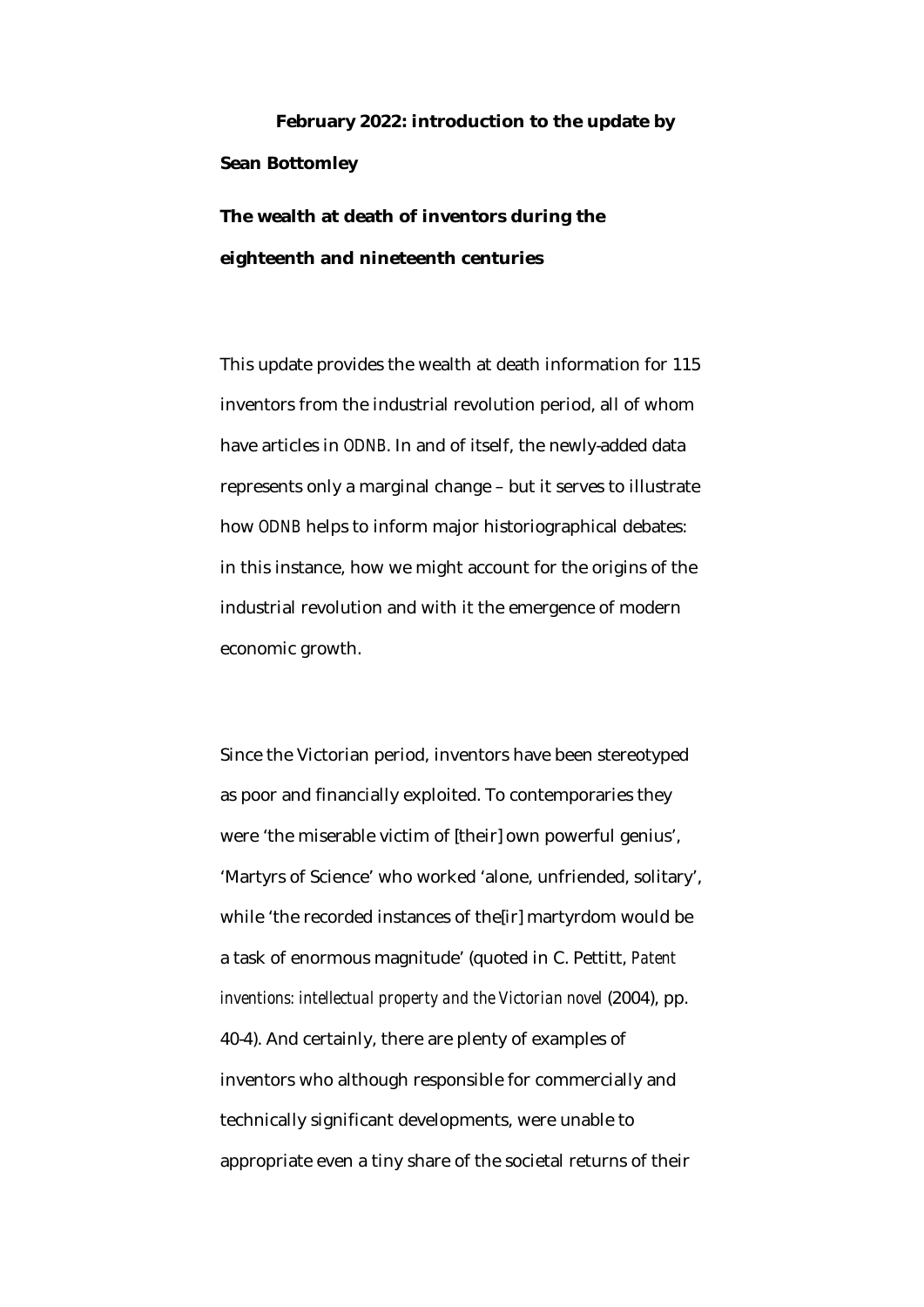technology. For instance, Henry Cort, inventor of the puddling process which enabled the use of coal in refining brittle pig iron into malleable wrought iron, died a bankrupt (the development process had been funded by unauthorised transfers from the Navy).

Amongst many others, one could cite the steam engineer Richard Trevithick, or the textile mechanic John Kay, or the microscopist John Benjamin Dancer, as financially disappointed inventors; examples such as these mean that the supposition that inventors rarely made returns commensurate with the social value of their invention(s) has become axiomatic in the academic literature. And, if inventors did indeed usually fail to obtain financial rewards, this precludes potential explanations of the industrial revolution that invoke incentives to explain the actions of those who invented and commercialised the new technology which industrialisation required (as pointed out by G. Clark, *A farewell to alms: a brief economic history of the world* (2007), pp. 230-58). It also precludes the applicability of endogenous growth theory to the industrial revolution (a theory which earned two of its progenitors Nobel prizes) as it assumes that profit incentives determine the amount of inventive activity that occurs.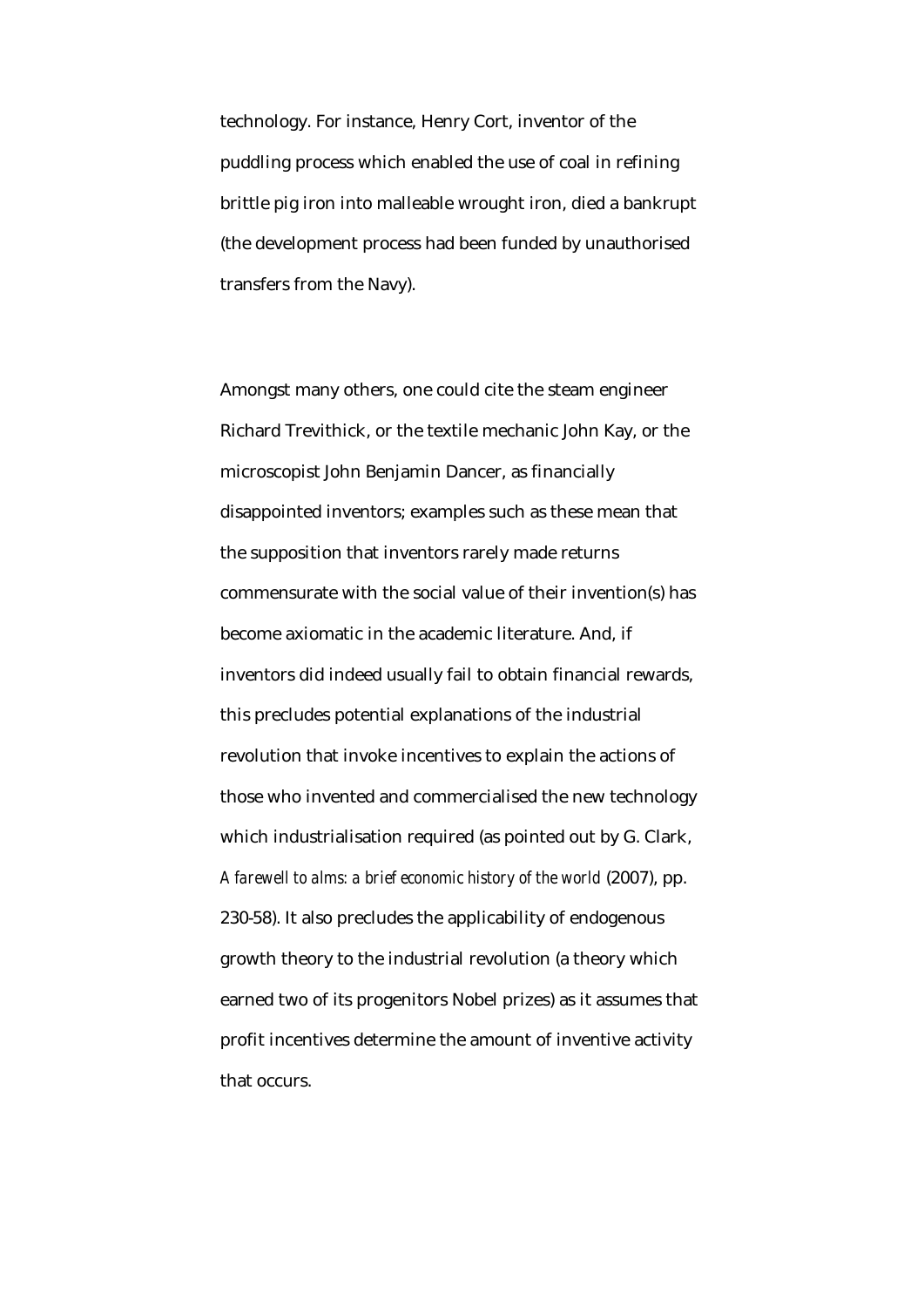The update, however, shows that many (indeed, most) of these 115 inventors died with significant wealth holdings. In some cases, this is reflected in their current *ODNB* biography: although Benjamin Gott's "life was not all profits and paintings" with a personal wealth probated at about £190,000 (placing him in the top 0.01% of the adult male population), it would have contained plenty of the former. In other cases, wealth at death has previously been significantly under-stated (the British probate system(s) for the period are not easy to navigate). For instance, the road pioneer John Loudon McAdam previously had his wealth at death valued at £1500. However, his personal wealth in the diocese of Chester was valued at under £60,000, and in the archdiocese of Canterbury at under £8,000. His total wealth would have been approximately £65,000 – clearly far more than £1500. The biographies of three engineers for whom information on personal wealth has been added in this update, William Tierney Clark, Thomas Grainger, and William Hedley, present a similar picture. Respectively, they were able to accrue approximately £32,500, £31,761 15*s*., and in the region of £55,000 in personal wealth at death – which would have placed them comfortably in the top 0.5% of the adult male population.

Of course, as we have seen, not every inventor was successful, but enough were to overturn the Victorian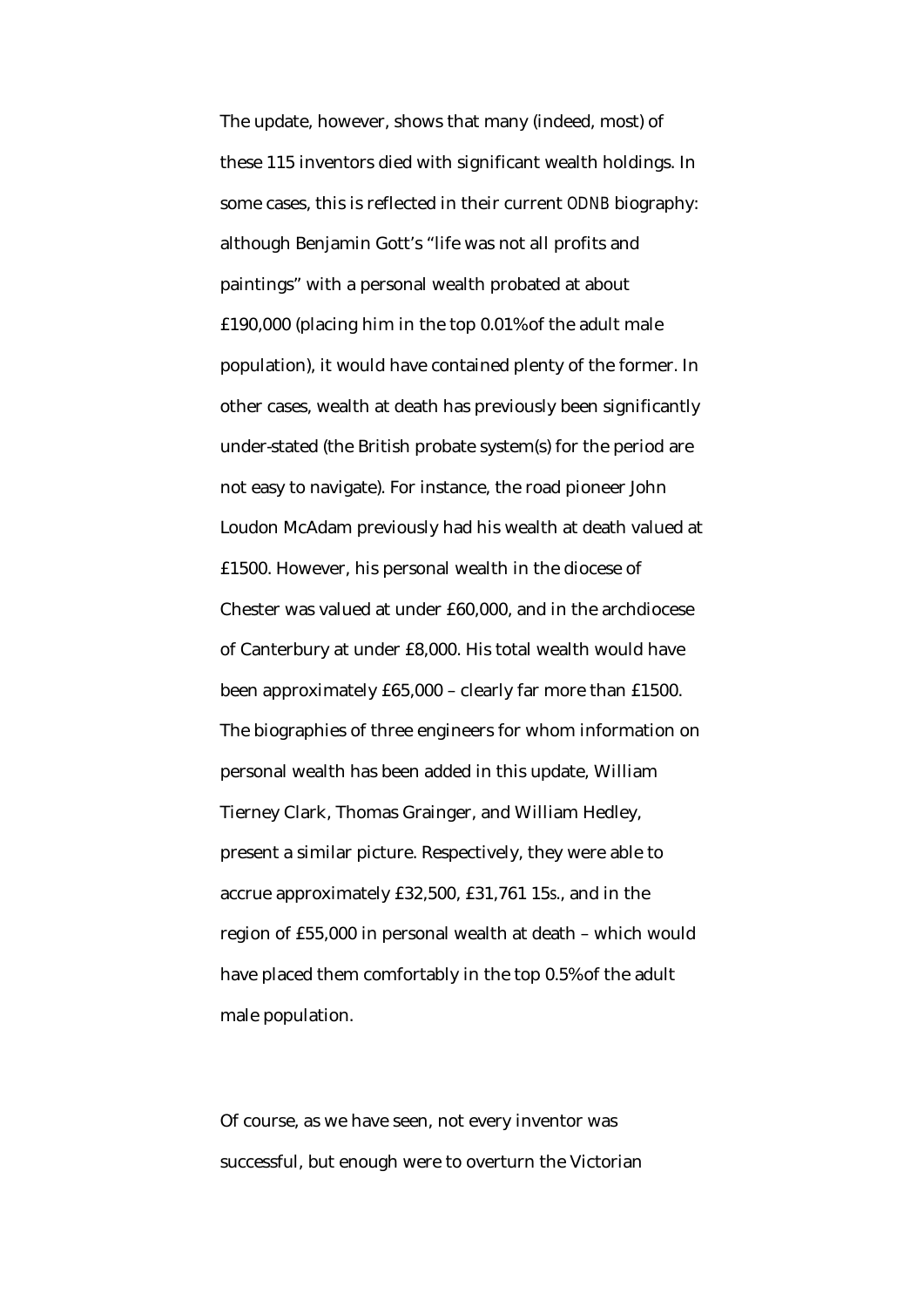stereotype of the poor artisan inventor. Moreover, the biographies in *ODNB* can be used as a building block for more extensive prosopographical exercises for the period (see especially R. R. Meisenzahl and J. Mokyr, 'The rate and direction of inventive activity in the British industrial revolution: incentives and institutions', in J. Lerner and S. Stern, eds., *The rate and diffusion of inventive activity revisited*, (2012), 443–79; and Anton Howes, 'The Relevance of Skills to Innovation during the British Industrial Revolution, 1547- 1851' (working paper, 2017)). The biographies can also be used for a more rigorous investigation into the returns to invention during the industrial revolution – simply because inventors were wealthy, it does not automatically follow that this wealth was derived from their inventions. It may have been inherited and/or accrued over the course of their 'normal' business career.

Although paucity of surviving accounts means it would be impossible to determine returns to invention directly, one indirect approach is to collect the probate information for the brothers of inventors. Brothers are an especially apposite group for comparison: they would have enjoyed a similar inheritance to their brothers (although inheriting financial capital appears to have mattered less than inheriting social capital) and they tended to enter similar occupations to their (inventive) brothers. The results of an exercise described in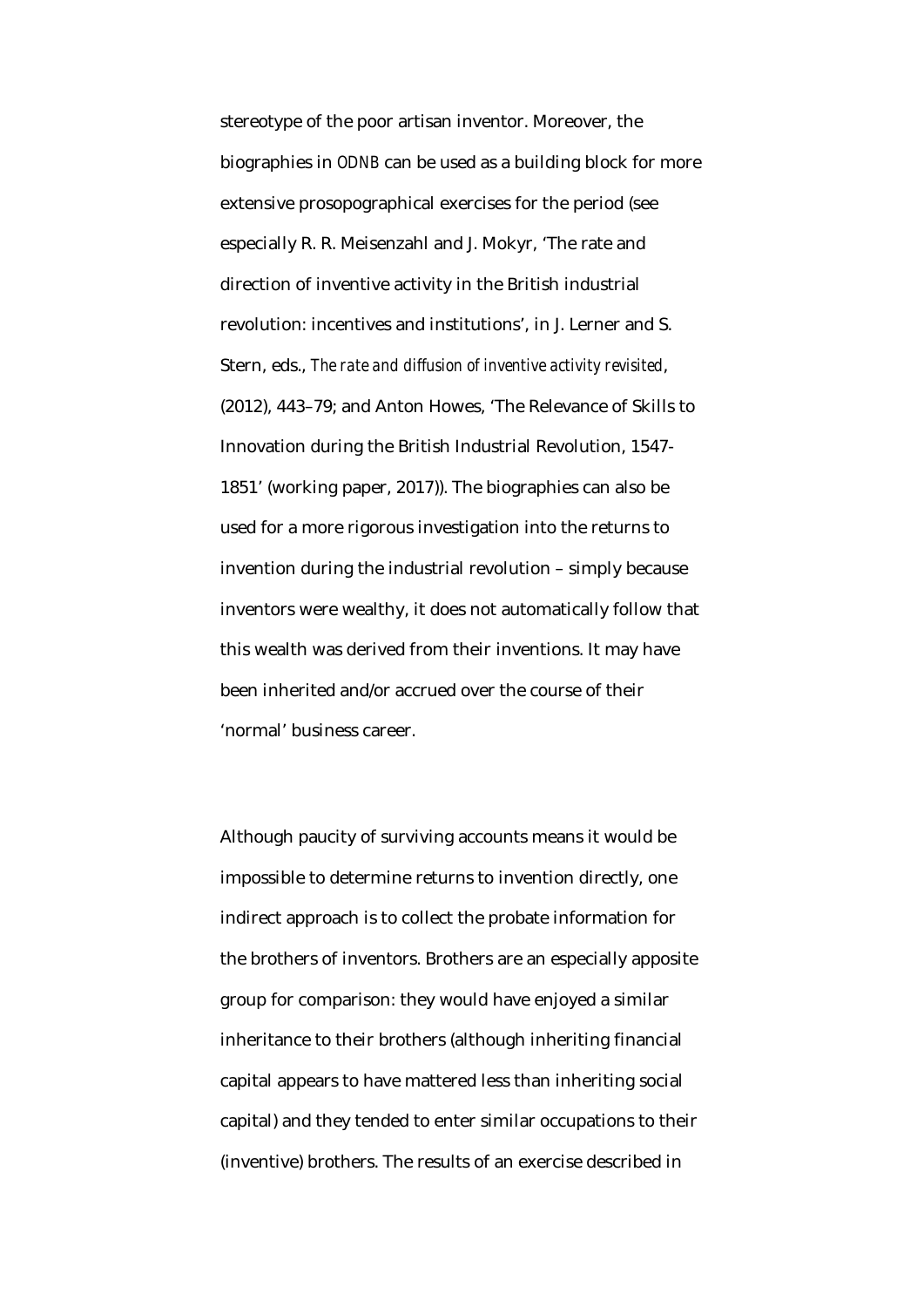Bottomley (2019), establish that inventors were significantly wealthier than their (non-inventive) brothers: invention paid during the industrial revolution.

On a final note, corroborative evidence for this conclusion has emerged from America. Using evidence from the 1860 and 1870 censuses, Khan has shown that at a time when per capita wealth was declining generally, and that of manufacturers and artisans especially (the 1860s being the decade of the American Civil War), the wealth of inventors increased appreciably and attributes this to the returns they were able to secure from their inventions – specifically, to their capacity to assign and licence patent rights for technology (B. Zorina Khan, *Inventing Ideas* (2020), pp.228-31). As British patents could also be assigned and licensed with relative ease, it stands to reason that the same process also operated here (S. Bottomley, *The British patent system* (2014), pp.202-30).

**Dr Sean Bottomley is** Senior Vice Chancellor's Fellow**,**  Newcastle Business School, Northumbria University. He is the author of *The British Patent System during the Industrial Revolution 1700-1852* (2014) and 'The returns to invention during the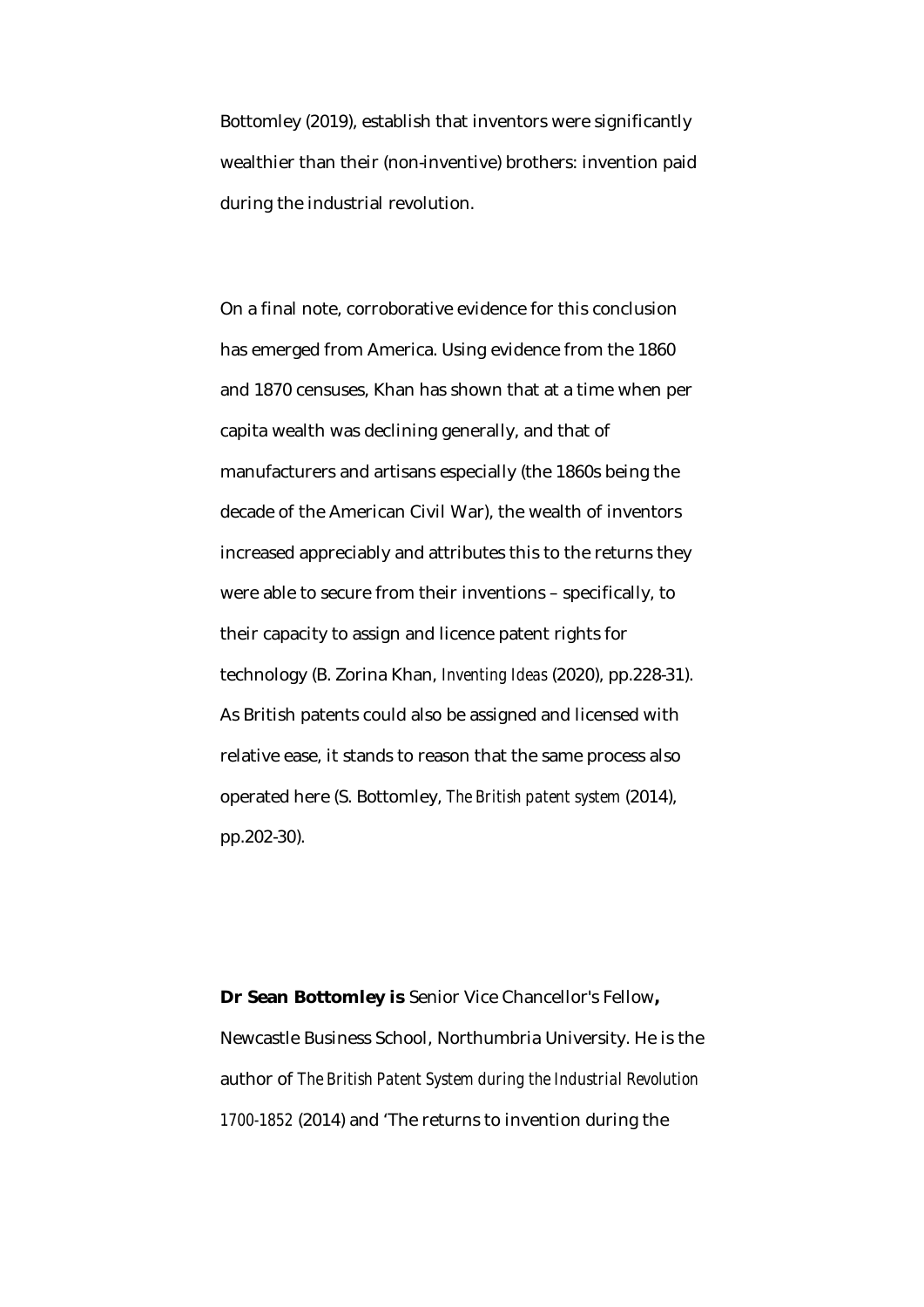British industrial revolution', *Economic History Review*, 72 (2019), 510-30.

**February 2022: list of articles with newly-added wealth at death data Abraham, Robert** (1775–1850), architect

**Ackermann, Rudolph** (1764–1834), publisher

**Aikin, Arthur** (1773–1854), natural scientist and author

**Alexander, Daniel Asher** (1768–1846), architect and engineer

**Anderson, James** (1739–1808), agriculturist and political economist

**Archer, Frederick Scott** (1814–1857), inventor of the collodion process in photography

**Aspdin, Joseph** (*bap.* 1778, *d.* 1855), cement maker

**Atwood, George** (*bap.* 1745, *d.* 1807), mathematician

**Bage, Charles Woolley** (1751–1822), structural engineer

**Bakewell, Robert** (1725–1795), stock breeder and farmer

**Bancroft, Edward** (1744–1821), chemist and spy

**Baskerville, John** (1706–1775), printer and typefounder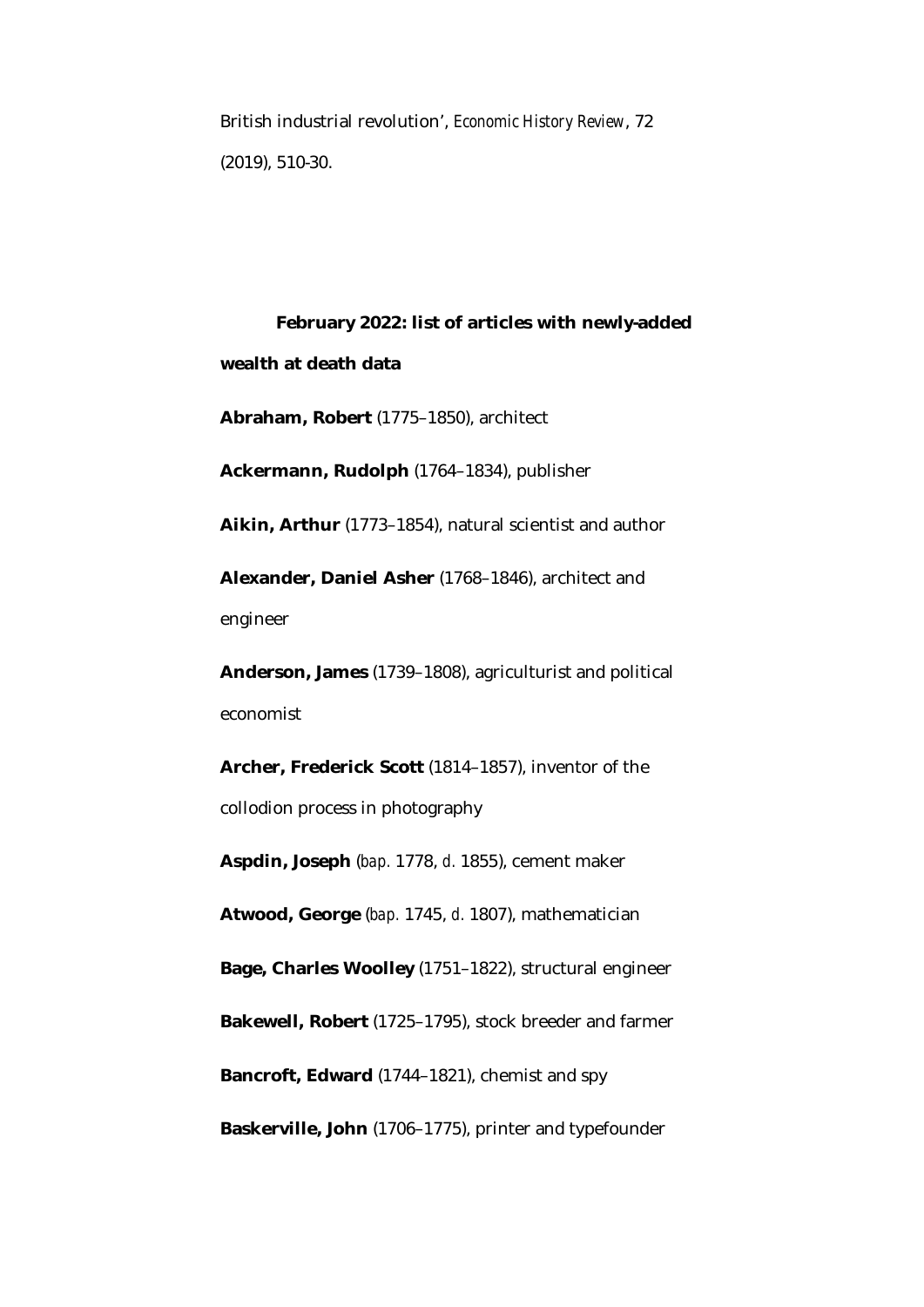**Bate, Robert Brettell** (1782–1847), maker of scientific instruments

**Bell, Patrick** (1799–1869), Church of Scotland minister and inventor of agricultural machinery

**Bentham, Samuel** (1757–1831), naval architect and inventor

**Bickford, William** (*bap.* 1774, *d.* 1834), currier and inventor of the safety fuse

**Blenkinsop, John** (1783–1831), developer of the steam locomotive

**Boulton, Matthew** (1728–1809), manufacturer and entrepreneur

**Bremner, James** (1784–1856), civil engineer and shipbuilder

**Brindley, James** (1716–1772), civil engineer

**Brockedon, William** (1787–1854), painter, writer, and inventor

**Brown, Sir Samuel** (1776–1852), civil engineer and naval officer

**Brunel, Sir (Marc) Isambard** (1769–1849), civil engineer

**Buchanan, Robertson** (1769–1816), mechanical and civil engineer

**Buddle, John** (1773–1843), mining engineer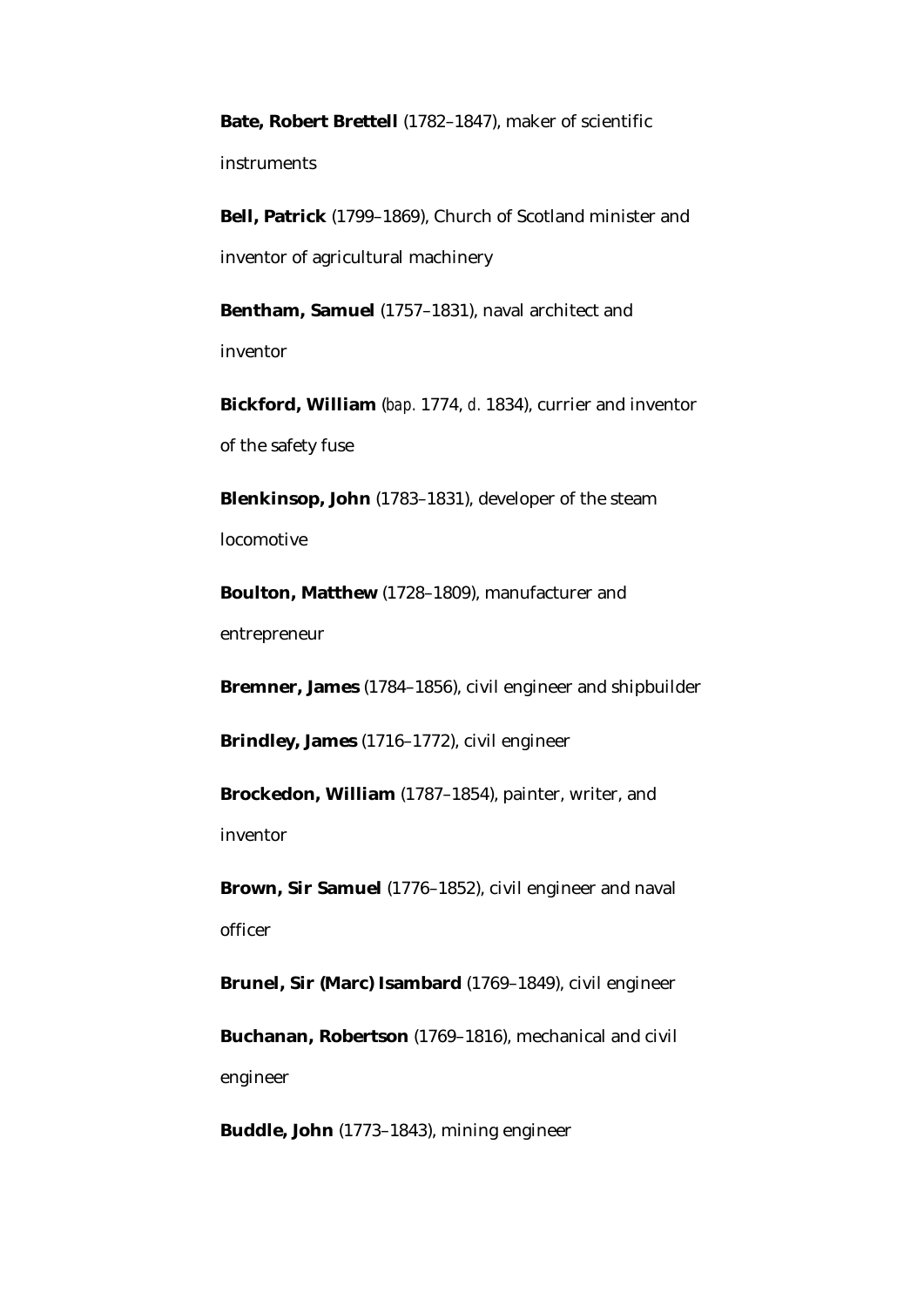**Burrell, Joseph** (1759-1831), agricultural machinery

manufacturer

**Campbell, John** (*b.* in or before 1720, *d.* 1790), naval officer

**Cartwright, Edmund** (1743–1823), Church of England

clergyman and inventor of a power loom

**Cayley, Sir George, sixth baronet** (1773–

1857), aeronautical designer

**Champion, Nehemiah** [iii] (1678–1747), metal manufacturer and merchant

**Chapman, John** (1801–1854), engineer and political economist

**Chapman, William** (1749–1832), civil engineer

**Clanny, William Reid** (1776–1850), physician and inventor of a mining safety lamp

**Clark, William Tierney** (1783–1852), civil engineer

**Coade, Eleanor** (1733–1821), manufacturer of artificial stone

**Colby, Thomas Frederick** (1784–1852), surveyor and army officer

**Congreve, Sir William, second baronet** (1772– 1828), rocket designer

**Cookworthy, William** (1705–1780), porcelain manufacturer and Quaker minister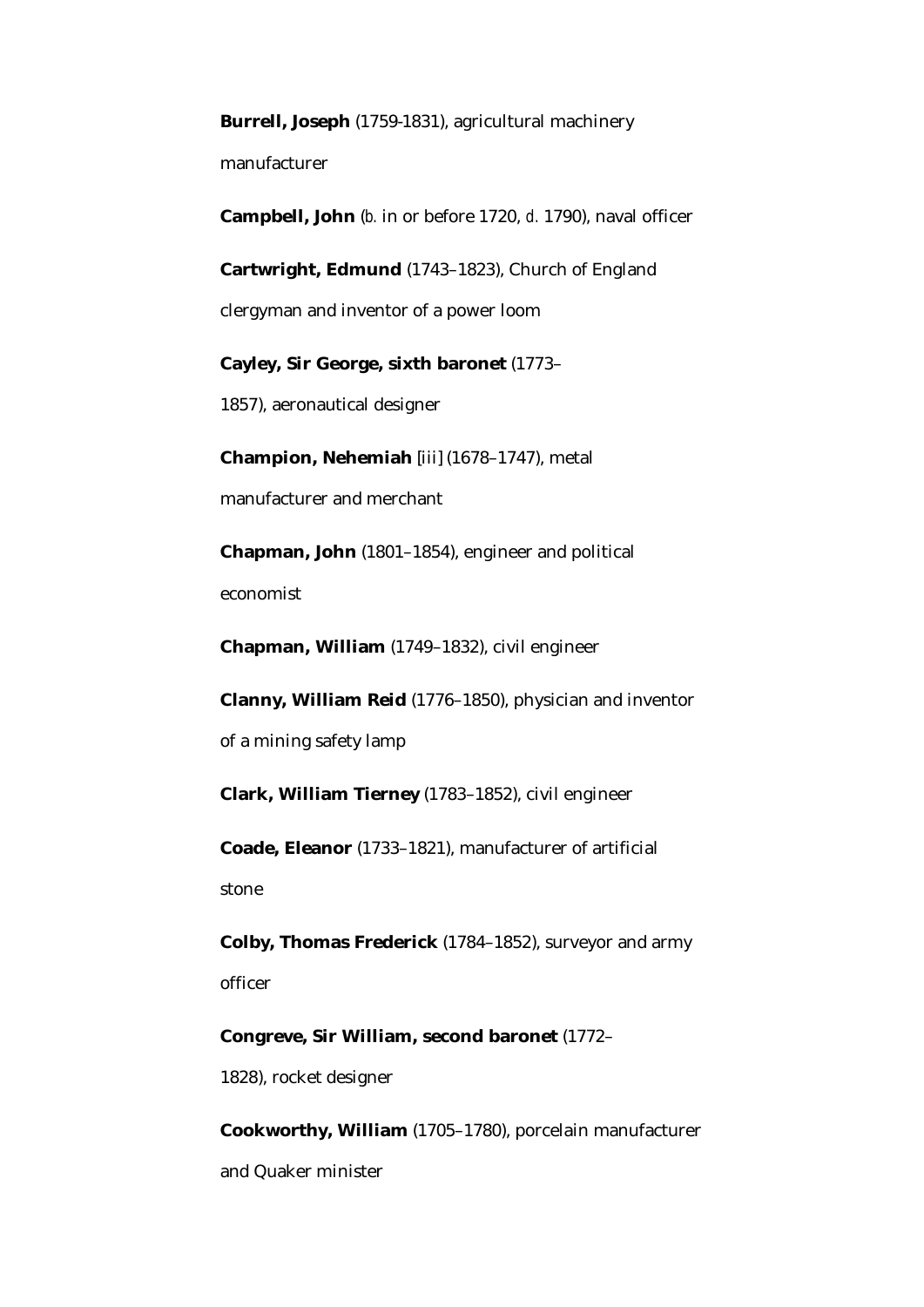**Cooper, John Thomas** (1790–1854), chemist

**Daniell, John Frederic** (1790–1845), experimental philosopher and businessman

**Darby, Abraham** (1711–1763), ironmaster

**Davy, Sir Humphry, baronet** (1778–1829), chemist and inventor

**Dempster, George, of Dunnichen** (1732– 1818), agriculturist and politician

**Dodd, George** (*bap.* 1782, *d.* 1827), civil engineer

**Donkin, Bryan** (1768–1855), inventor and engineer

**Drummond, Thomas** (1797–1840), administrator in Ireland and military engineer

**Edmondson, Thomas** (1792–1851), inventor of ticketprinting machinery

**Edwards, William** (1719–1789), bridge-builder

**Ewart, Peter** (1767–1842), engineer

**Farey, John** (1766–1826), geologist and surveyor

**Farey, John** (1791–1851), mechanical engineer

**Gibb, John** (1776–1850), civil engineer and contractor

**Gibbons John** (1777–1851), ironmaster

**Gilbert [***formerly* **Giddy], Davies** (1767–1839), scientific administrator and applied mathematician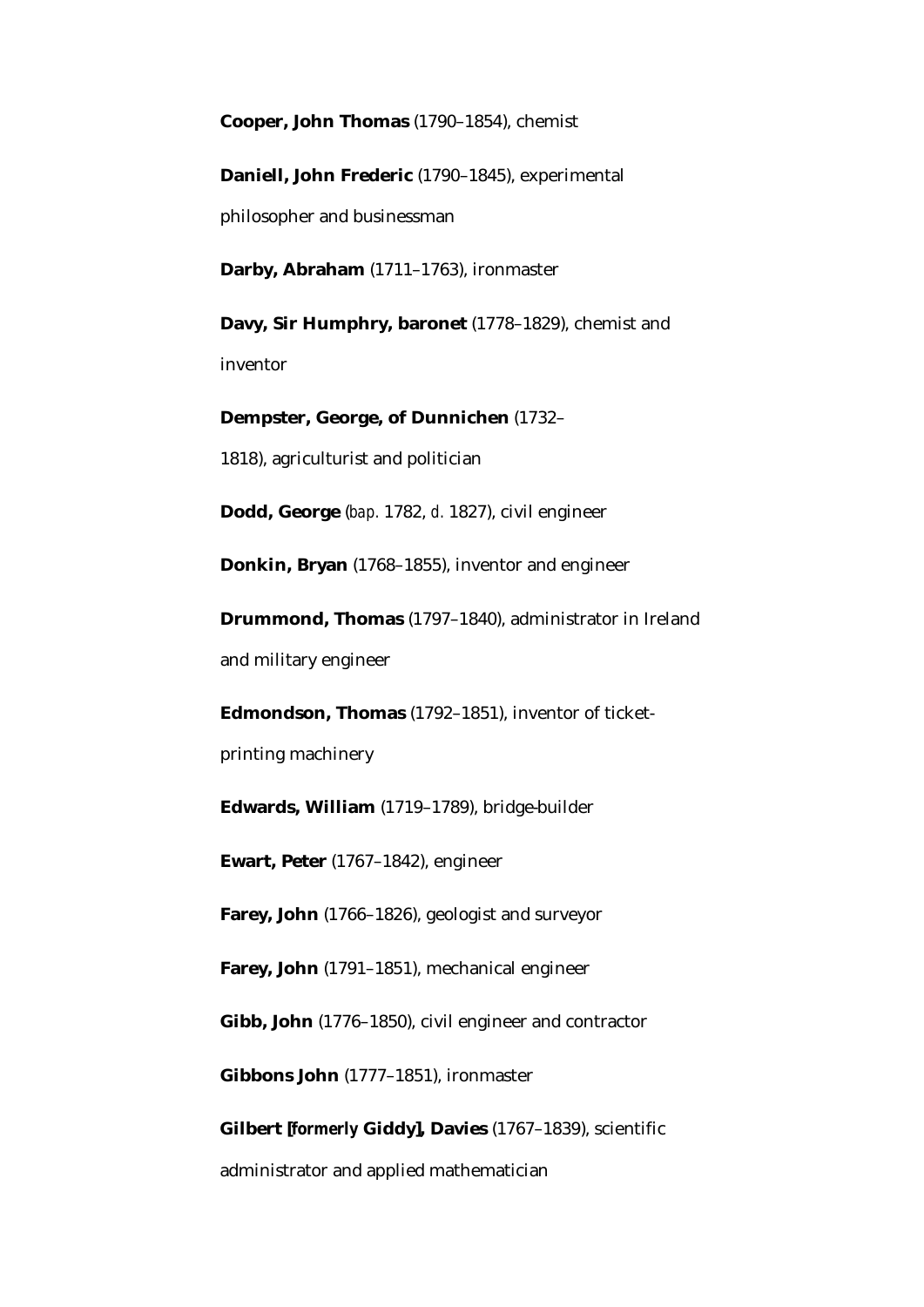**Giles, Francis John William Thomas** (1787–1847), civil engineer

**Gott, Benjamin** (1762–1840), cloth merchant and manufacturer

**Grainger, Thomas** (1794–1852), railway engineer

**Green, John** (1787–1852), architect and civil engineer

**Hackworth, Timothy** (1786–1850), locomotive engineer

**Hadley, George** (1685–1768), natural philosopher

**Handyside, William** (1793–1850), engineer

**Hawks, Robert Shafto** (1768-1840), iron manufacturer and engineer

**Hawks, William [ii]** (*bap*. 1730, *d*. 1810), iron manufacturer and engineer

**Hazeldine, William** (1763–1840), iron-founder

**Hedley, William** (1779–1843), designer and maker of steam locomotives

**Holtzapffel, Charles** (1805–1847), mechanical engineer and technical writer

**Homfray, Samuel** (1762-1822), ironmaster

**Hulls [Hull], Jonathan** (*bap.* 1699, *d.* 1758), mechanical inventor

**Jardine, James** (1776–1858), civil engineer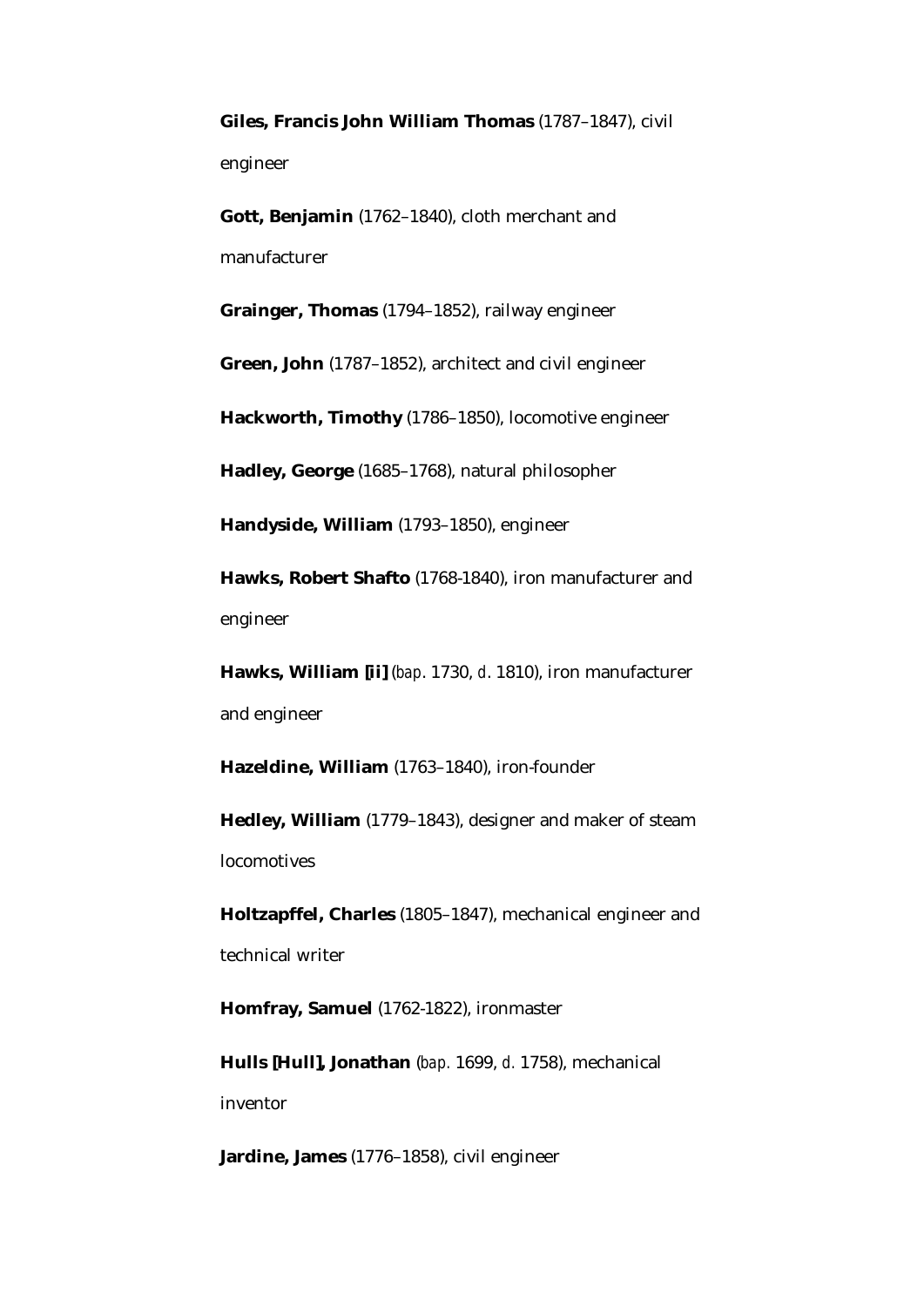**Jessop, William** (1746–1814), civil engineer

**Johnson, Percival Norton** (1792–1866), metallurgist

**Jones, Henry James** (1812–1891), inventor of self-raising flour

**Jones, William** (*bap.* 1762, *d.* 1831), maker of scientific instruments

**Kater, Henry** (1777–1835), geodesist and metrologist

**Kenrick, Archibald** (1760-1835), hardware manufacturer

**Macintosh, Charles** (1766–1843), manufacturing chemist and inventor of mackintosh waterproof fabrics

**Mansfield, Charles Blachford** (1819–1855), chemist and traveller

**Marsh, James** (1794–1846), chemist

**Martin, Edward** (*c.* 1763–1818), mineral surveyor and civil engineer

**Massey, Edward junior** (*bap.* 1768, *d.* 1852), maker of clocks, watches, and nautical instruments

**Maudslay, Henry** (1771–1831), mechanical engineer

**McAdam, John Loudon** (1756–1836), builder and administrator of roads

**Morton, Thomas** (1781–1832), shipbuilder and inventor of a ship-building slip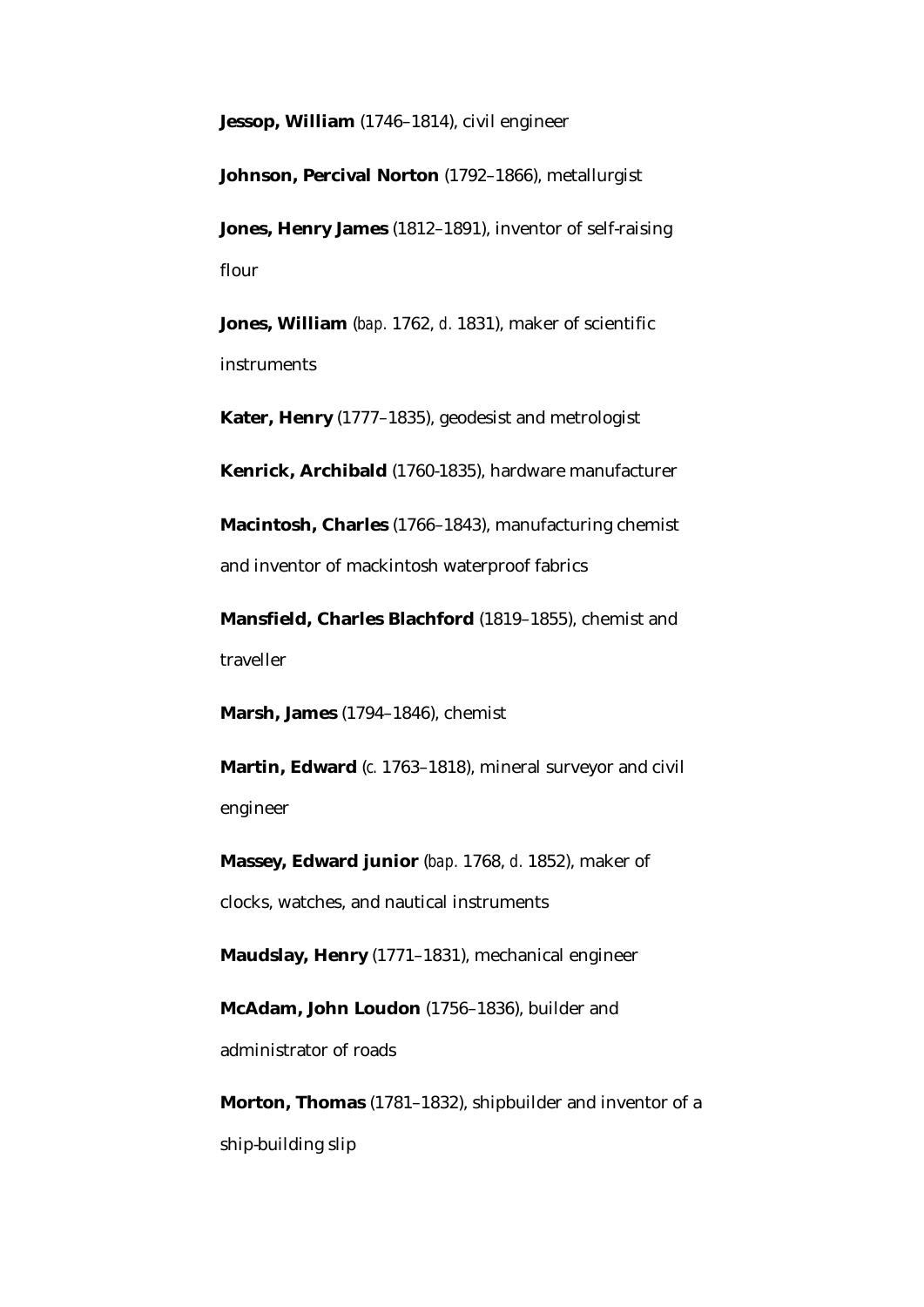**Mudge, Thomas** (1715/16–1794), horologist

**Neilson, James Beaumont** (1792–1865), engineer and inventor of the hot blast in iron manufacture

Palmer, Henry Robinson (1795–1844), civil engineer

**Peel, Sir Robert, first baronet** (1750–1830), calico printer and politician

**Penn, John** (1770–1843), engineer

**Radcliffe, William** (1761?–1842), improver of cotton machinery

**Ranger, William** (1799–1863), civil engineer and sanitary inspector

**Ransome, Robert** (1753–1830), agricultural machinery manufacturer

**Rastrick, John Urpeth** (1780–1856), civil engineer

**Rendel, James Meadows** (1799–1856), civil engineer

**Rennie, John** (1761–1821), engineer

**Reynolds, Richard** (1735–1816), ironmaster and philanthropist

**Robison, Sir John** (1778–1843), inventor and scientific administrator

**Roebuck, John** (*bap.* 1718, *d.* 1794), ironmaster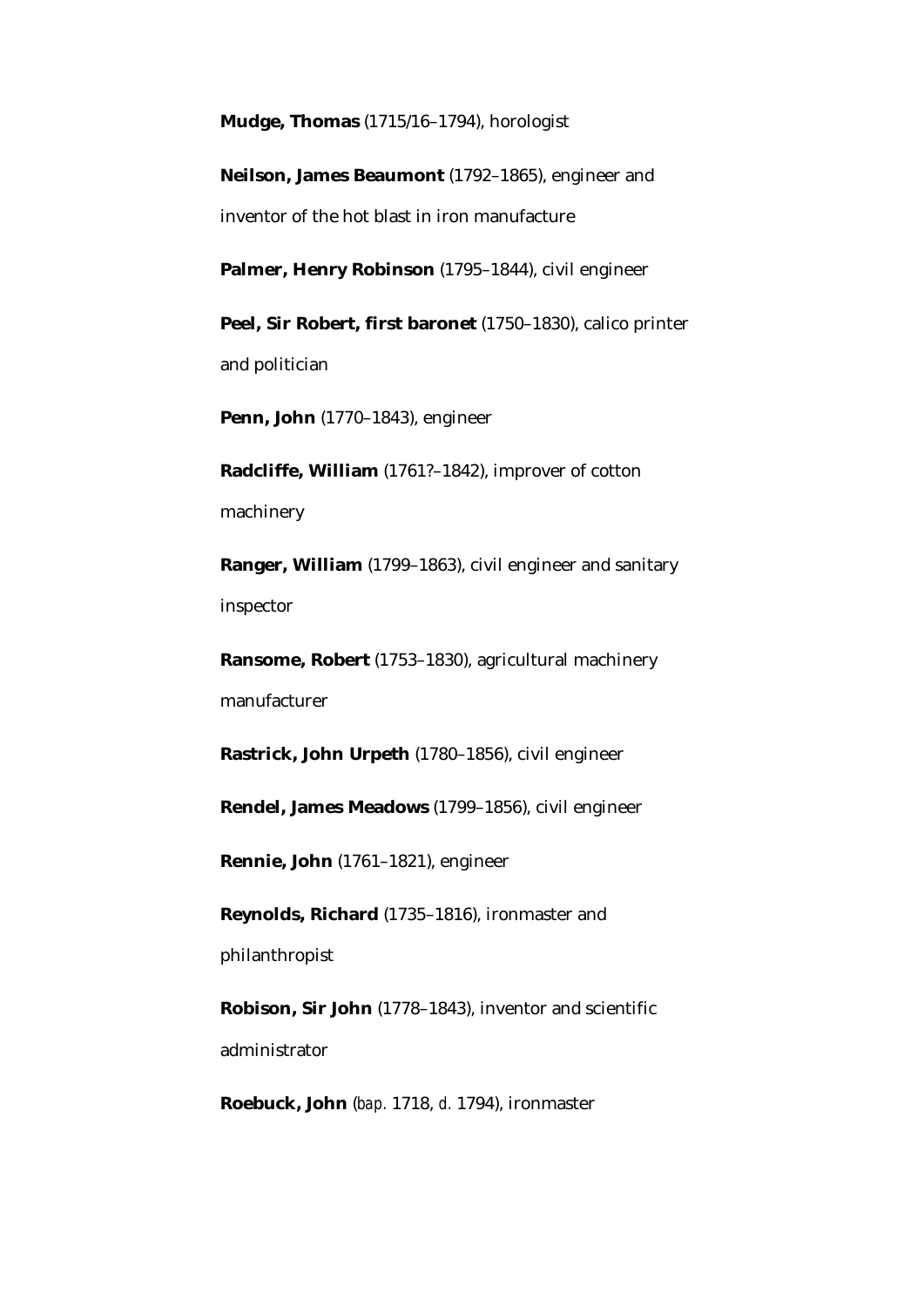**Schank [Schanck], John** (1740–1823), naval architect and naval officer

**Seaward, John** (1786–1858), civil engineer

**Seppings, Sir Robert** (1767–1840), naval architect

**Shrapnel, Henry** (1761–1842), army officer and inventor of the Shrapnel shell

**Simpson, Sir James Young, first baronet** (1811– 1870), physician and obstetrician

**Six, James** (1730–1793), silk weaver and natural philosopher

**Smith, Thomas** (*bap.* 1752, *d.* 1815), lighting engineer

**Spode, Josiah** (1755–1827), potter and merchant

**Stanhope, Charles, third Earl Stanhope** (1753–

1816), politician and inventor

**Strutt, William (1756-1830)**, cotton manufacturer

**Stubs, Peter** (1756–1806), toolmaker and innkeeper

**Telford, Thomas** (1757–1834), civil engineer

**Troughton, Edward** (1753–1835), maker of scientific instruments

**Trubshaw, James** (1777–1853), builder and civil engineer

**Tull, Jethro** (*bap.* 1674, *d.* 1741), agricultural innovator and writer

**Vivian, John Henry** (1785–1855), industrialist and politician